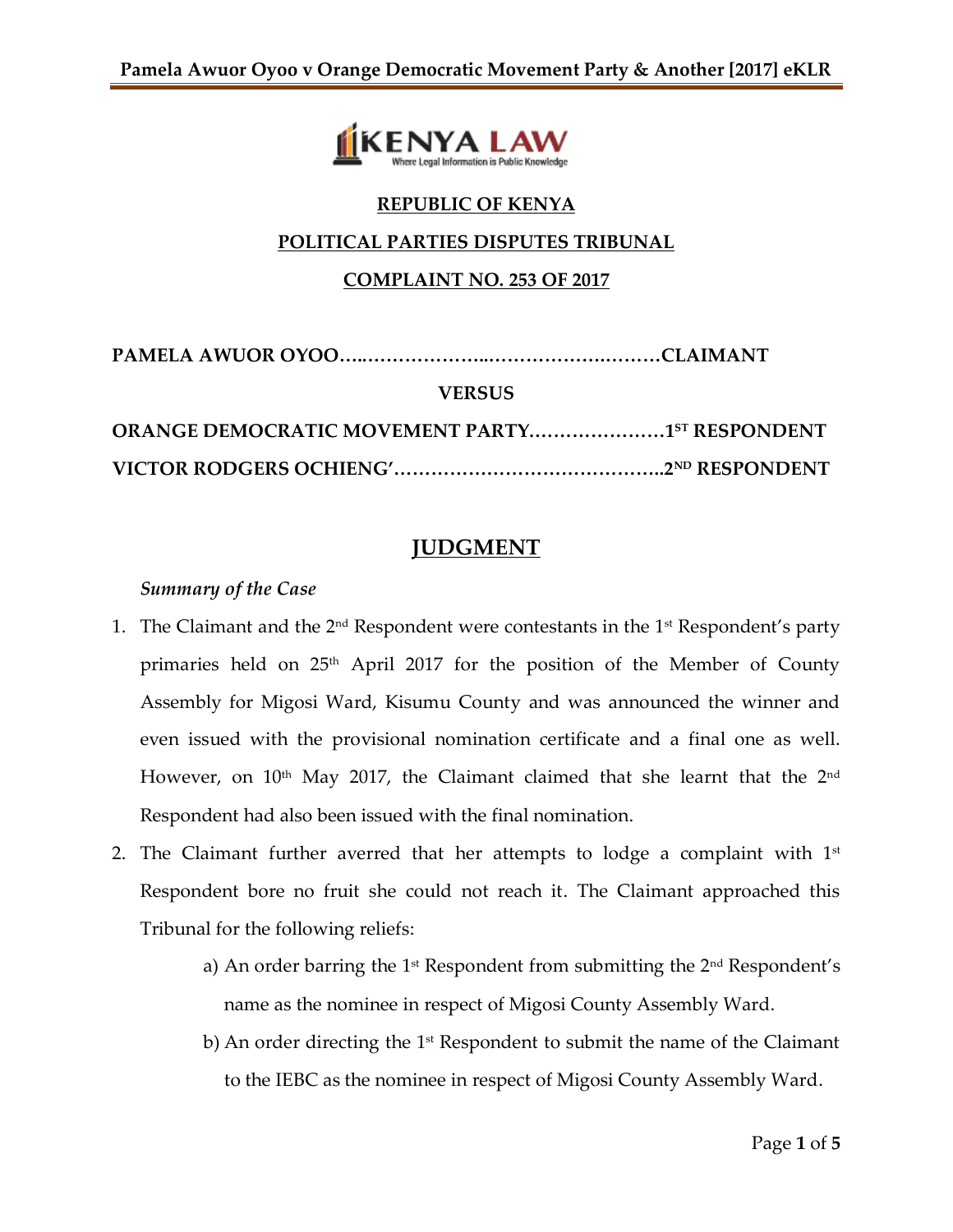- c) An order barring IEBC from accepting any other name as the nominee in respect of Migosi County Assembly Ward.
- 3. Come the  $13<sup>th</sup>$  May 2017 when this matter was placed before the Tribunal, the Tribunal ordered the Claimant to serve the Respondents. The service of summons was effected by one Mark Okinda. However, neither the Respondents filed their responses leaving this Tribunal without any option except to proceed and determine this case.

## *Issues for Determination*

4. The main issue for determination in this case is whether the  $1<sup>st</sup>$  Respondent was justified in issuing the final nomination certificate having issued the same to the Claimant.

## *Analysis*

- 5. This issue calls into the question the credibility of the  $1<sup>st</sup>$  Respondent's nomination process to determine the nominee for the position of the Member of County Assembly, Migosi Ward, Kisumu County. For an election exercise to be said to have been free and fair, the following conditions must be met, namely: the electors must have voted through secret balloting, free from violence, intimidation and improper influence or corruption, conducted by an independent body, transparent and administered in an impartial, neutral, efficient, accurate and accountable manner.
- 6. These requirements also underlie the citizens' rights and freedoms contained in *Article 38* of the *Constitution of Kenya, 2010,* and as such, are binding on a political party's nomination exercise. *Article 38* guarantees the right of every citizen to make political choices, which includes the rights to form and participate in the activities of a political party. In this regard, one has the right to take part in a free, fair and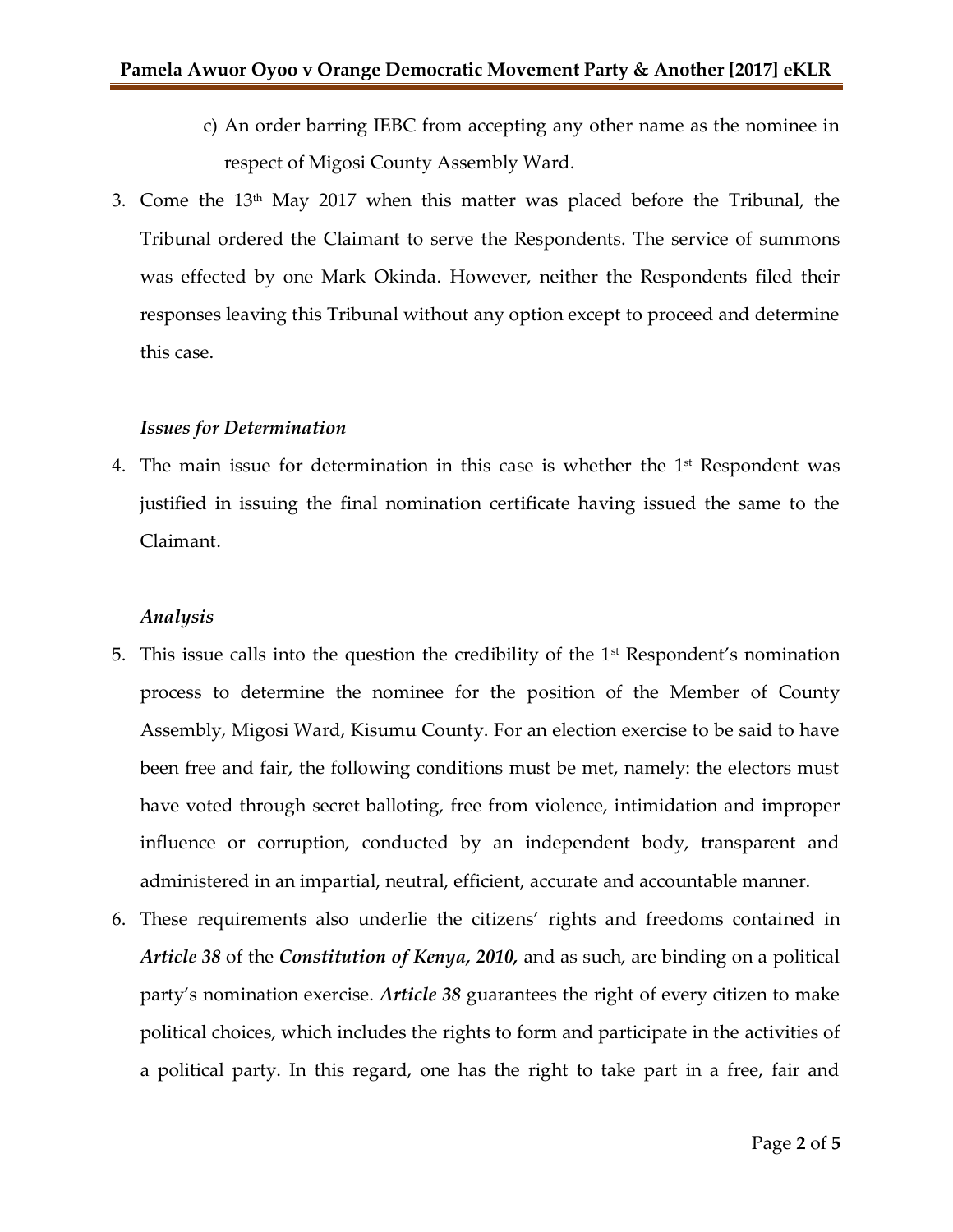regular elections based on universal suffrage and the free expression of will to vie for any office of any political party to which such a person is a member.

- 7. To this end, *Article 91 (1) (d)* of the Constitution specifically obligates political parties in Kenya to abide by the democratic principles of good governance, promote and practice democracy through regular, fair and free elections within the party.
- 8. To fulfil these constitutional requirements, *section 9* of the *Political Parties Act, 2011* read together with the *Second Schedule* of the same sets out the key issues that must be contained in the constitutions of all duly registered political parties in Kenya. The relevant point for our purposes in the matter is the rule that a political party constitution must establish guidelines for, among other things, the nomination of candidates for elections.
- 9. The  $1<sup>st</sup>$  Respondent's nomination rules also guarantee the rights and freedoms of their members to a free, fair and credible elections. Indeed, it is in doubt that  $1<sup>st</sup>$ Respondent conducted party primaries on 25th April 2017 with the goal to determine the nominee for the County Assembly Member, Migosi Ward, Kisumu County.
- 10. As a political party that is duly registered in Kenya, the  $1<sup>st</sup>$  Respondent owes to its members the obligation to conduct a free, fair and credible nomination process. This meant, among other things, that the exercise ought to have been credible and accurate results of the same recorded by the Returning Officer.
- 11. Upon the perusal of the evidence before us, we noted that both the Claimant and the 2 nd Respondent were issued with the final nomination certificate as nominee for the County Assembly Member, Migosi Ward although it was only the Claimant who was issued with the provisional nomination certificate. However, neither the  $1<sup>st</sup>$  nor the 2<sup>nd</sup> Respondent filed their responses to rebut the Claimant's averments. In other words, the complaint was not opposed by either of the Respondents. Consequently, in the absence of any evidence to the contrary, justice in the circumstances demands that this Tribunal holds in favour of the Claimant, which we hereby do.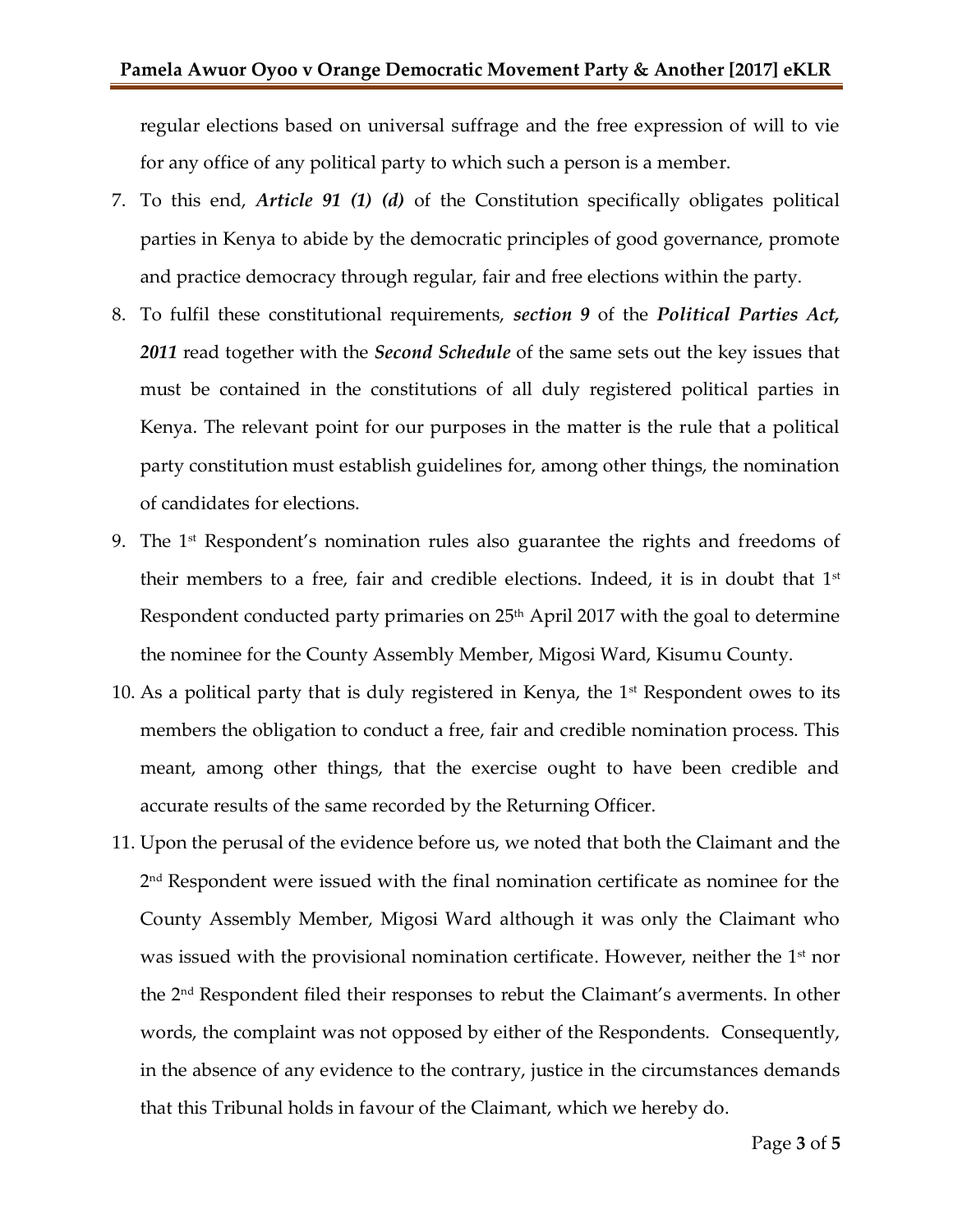## *Orders*

- 12. *Based on the above analysis, this Tribunal orders as follows:*
	- *a) That the Claimant's case be and is hereby allowed.*
	- *b) That the 1 st Respondent be and is hereby restrained from submitting the 2nd Respondent's name as the nominee in respect of Migosi County Assembly Ward, Kisumu County.*
	- *c) That, in the event that the 1st Respondent has issued the final nomination certificate to the 2nd Respondent or any individual other than the Claimant for the position of the Member of County Assembly, Migosi Ward, Kisumu County the same is hereby declared null and void.*
	- *d) That the 1st Respondent be and is hereby ordered to submit the name of the Claimant to the IEBC as the nominee in respect of Migosi Ward, Kisumu County.*
	- *e) That the 1st Respondent be and is hereby ordered to bear the costs of this suit. Orders accordingly.*

## **DATED AT NAIROBI THIS 18TH DAY OF MAY 2017**

**1. Kyalo Mbobu ………………......................**

**Chairman**

**2. James Atema .……………………………**

**Member**

**3. Hassan Abdi .................................................**